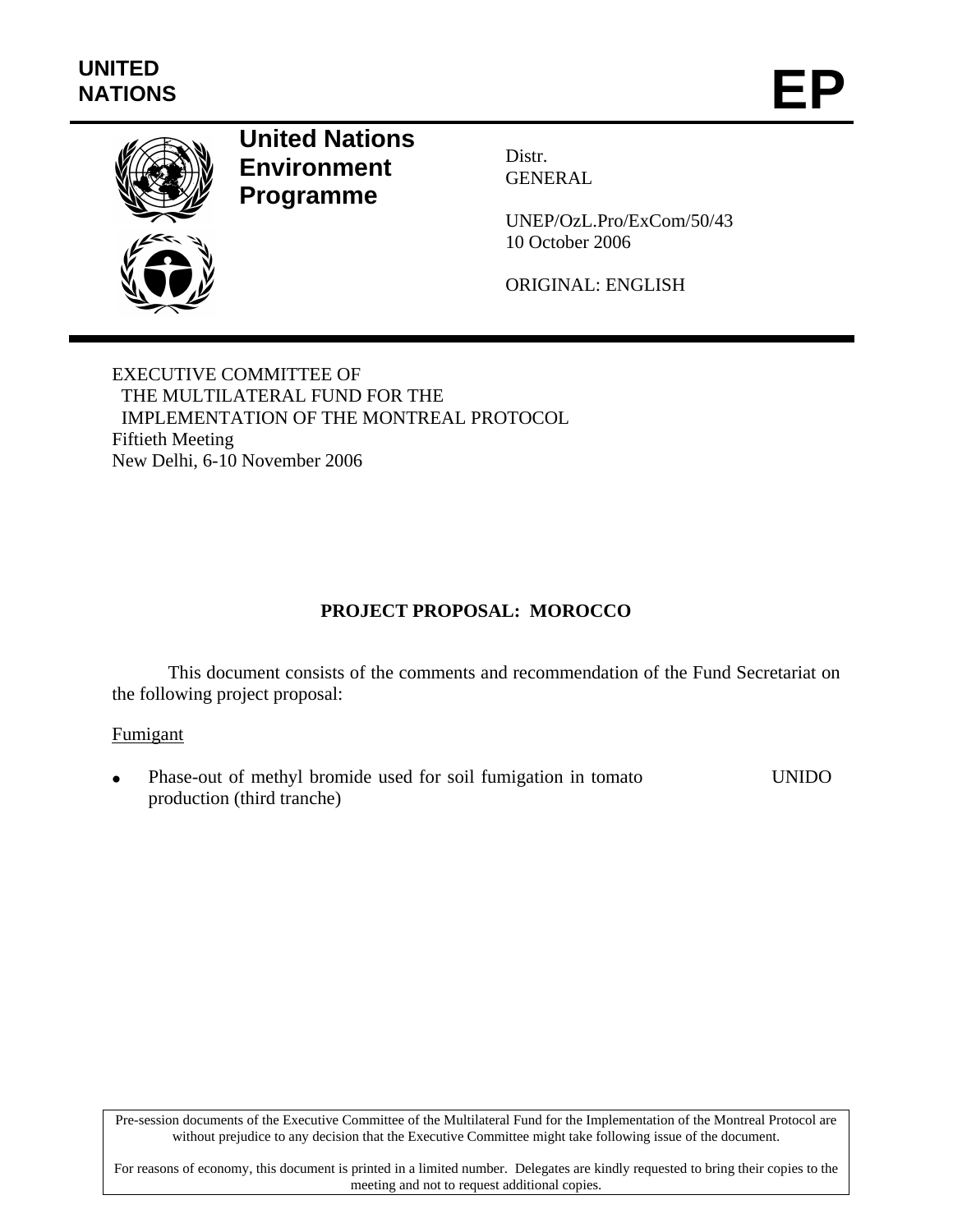# **PROJECT EVALUATION SHEET – MULTI-YEAR PROJECTS MOROCCO**

#### **PROJECT TITLE BILATERAL/IMPLEMENTING AGENCY**

**Blanket approval** 

Phase-out of methyl bromide used for soil fumigation in tomato production (third tranche) UNIDO

### **NATIONAL CO-ORDINATING AGENCY:**

#### **LATEST REPORTED CONSUMPTION DATA FOR ODS ADDRESSED IN PROJECT A: ARTICLE-7 DATA (ODP TONNES, 2005**, **AS OF SEPTEMBER 2006)**

Annex E, methyl bromide 524.76

### **B: COUNTRY PROGRAMME SECTORAL DATA (ODP TONNES, 2005**, **AS OF SEPTEMBER 2006)**

| <b>ODS</b> | Aerosol | Foam | Ref. | <b>ODS</b>     | Solvents | Process agent | Fumigant |  |
|------------|---------|------|------|----------------|----------|---------------|----------|--|
|            |         |      |      | Methyl bromide |          |               | 524.76   |  |
|            |         |      |      |                |          |               |          |  |

**CFC consumption remaining eligible for funding (ODP tonnes)** 

### **CURRENT YEAR BUSINESS PLAN:** Total funding US \$443,000: total phase-out 41.0 ODP tonnes.

| PROJECT DATA                                 |                                             | 2001    | 2002     | 2003         | 2004   | 2005              | 2006    | 2007    | 2008    | 2009  | 2010 | Total            |
|----------------------------------------------|---------------------------------------------|---------|----------|--------------|--------|-------------------|---------|---------|---------|-------|------|------------------|
| MВ                                           | <b>Montreal Protocol limits</b>             | 744.0   | 688.4    | 612.9        | 570.7  | 481.7             | 425.3   | 347.3   | 260.9   | 164.9 |      |                  |
| (ODP)                                        | Annual consumption limit                    |         |          | 34.1         |        | 39.0              | 56.4    | 78.0    | 86.4    | 96.0  |      |                  |
| tonnes)                                      | Annual phase-out from ongoing               |         |          |              |        |                   |         |         |         |       |      |                  |
|                                              | projects                                    |         |          |              |        |                   |         |         |         |       |      |                  |
|                                              | Annual phase-out newly                      |         |          |              |        |                   |         |         |         |       |      |                  |
|                                              | addressed                                   |         |          |              |        |                   |         |         |         |       |      |                  |
|                                              | Annual unfunded phase-out                   |         |          |              |        |                   |         |         |         |       |      |                  |
| <b>TOTAL ODS CONSUMPTION TO BE</b>           |                                             |         |          |              |        |                   |         |         |         |       |      |                  |
| <b>PHASED OUT</b>                            |                                             |         |          | 34.1         |        | 39.0              | 56.4    | 78.0    | 86.4    | 96.0  |      | 389.9            |
| Project cost as originally submitted (US \$) |                                             |         |          |              |        |                   |         |         |         |       |      | 3,957,844        |
| Final project costs (US \$):                 |                                             |         |          |              |        |                   |         |         |         |       |      |                  |
| Funding for UNIDO                            |                                             | 400,000 | $\Omega$ | $\mathbf{0}$ |        | 607,513 1,670,995 | 411,633 | 424,381 | 398,427 |       |      | 3,912,949        |
| <b>Total project funding</b>                 |                                             | 400,000 |          | 0            |        | 607,513 1,670,995 | 411,633 | 424,381 | 398,427 |       |      | 3,912,949        |
| Final support costs (US \$):                 |                                             |         |          |              |        |                   |         |         |         |       |      |                  |
| Support cost for UNIDO                       |                                             | 52,000  | $\Omega$ | $\Omega$     | 45,563 | 125,325           | 30,872  | 31,829  | 29,882  |       |      | 263,471          |
| <b>Total support costs</b>                   |                                             | 52,000  | $\bf{0}$ | $\bf{0}$     | 45,563 | 125,325           | 30,872  | 31,829  | 29,882  |       |      | 263,471          |
| TOTAL COST TO MULTILATERAL<br>$FUND$ (US \$) |                                             | 452,000 |          | $\bf{0}$     |        | 653,076 1,796,320 | 442,505 | 456,210 | 428,309 |       |      | 4,176420,<br>420 |
|                                              | Final project cost effectiveness (US \$/kg) |         |          |              |        |                   |         |         |         |       |      | 10.03            |

**FUNDING REQUEST:** Approval of funding for the third tranche (2006) as indicated above.

| <b>SECRETARIAT'S RECOMMENDATION</b> |  |
|-------------------------------------|--|
|-------------------------------------|--|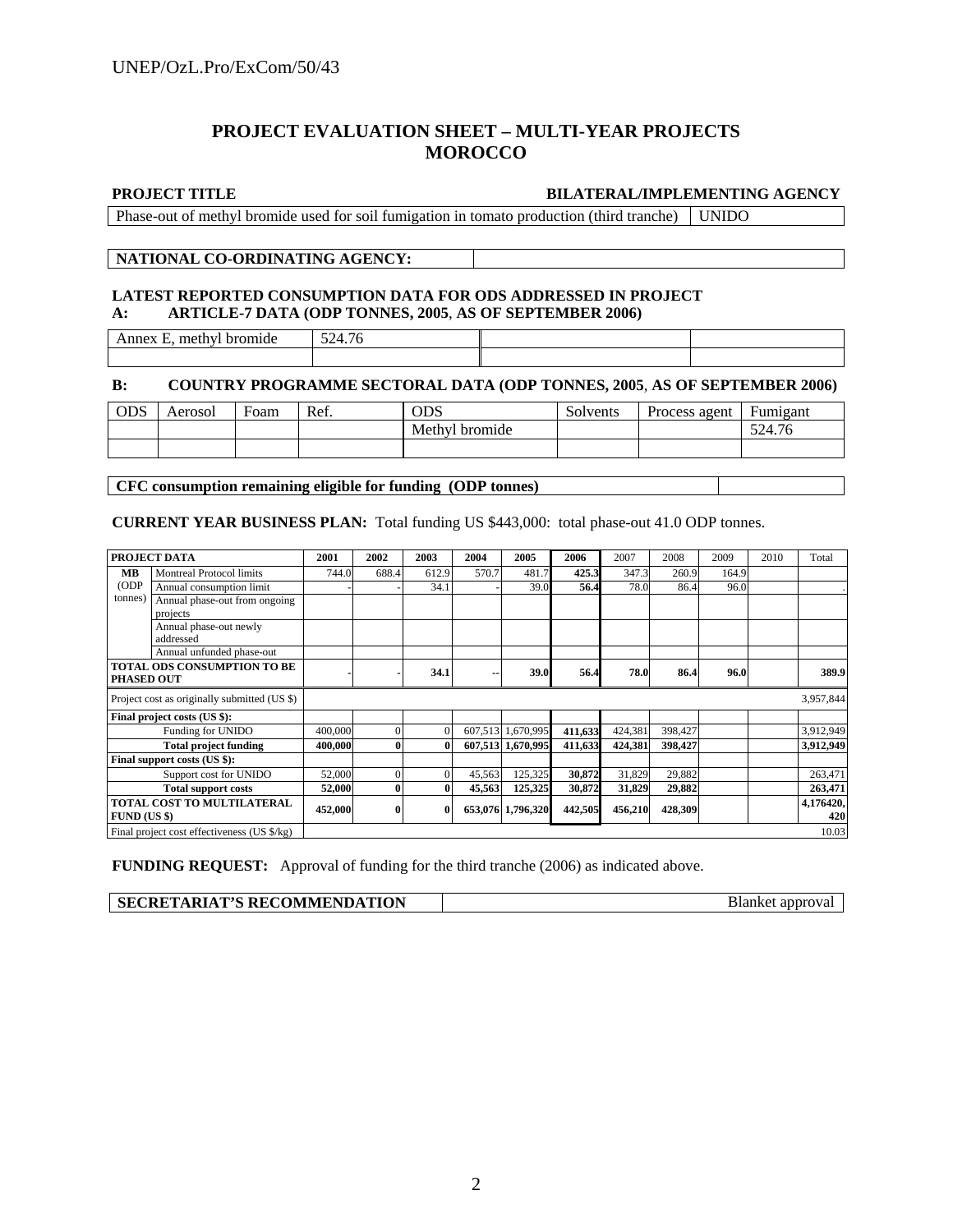# **PROJECT DESCRIPTION**

1. On behalf of the Government of Morocco, UNIDO has submitted a progress report on the implementation of the second tranche of the project for the phase-out of 389.9 ODP tonnes of methyl bromide (MB) used for soil fumigation in tomato production in Morocco, and a request for funding for the third tranche of the project for consideration by the Executive Committee at its 50th Meeting. Level of funding requested is US \$411,633 plus agency support costs of US \$30,872.

# **Background**

2. The Executive Committee had previously approved projects to phase out MB use in cut flower and banana production, and in the strawberry sector in Morocco, amounting to funding of US \$3,196,381. Funding for the first and second tranches of the MB phase-out project for the tomato sector, as well as for technology change under the project, has also been approved by the Executive Committee at the amount of US \$2,678,508 so far.

# **Progress report**

- 3. In 2006, UNIDO implemented a number of activities, including:
	- (a) Extension of the contract with the association of producers and exports of fruits and vegetables to continue providing logistic assistance during implementation of the project;
	- (b) A second awareness and information dissemination meeting targeting the major tomato producers and farmer associations was conducted. A study tour to Spain for local project staff was also completed;
	- (c) Finalization of work on the first nursery greenhouses for the production of grafted tomato seedlings, and launching of the procurement process for a second nursery;
	- (d) Start of installation of the technology transfer centre for tomato production;
	- (e) Conclusion of an agreement ensuring that grafted seedlings are purchased by farmers from local nurseries at a fixed price for the 2006-2007 crop season; and
	- (f) The registration of the mixture of 1.3 dichloropropane plus chloropicrin has been completed and this fumigant is now available.

4. As of September 2006, of the total funding approved so far US \$2,678,508, US \$2,109,105 has been disbursed by UNIDO, with a remaining balance of US \$569,403. An additional US \$700,000 is required by December 2006 to start the bidding process for additional equipment and to extend the contract of the national experts assisting in the phase-out of MB.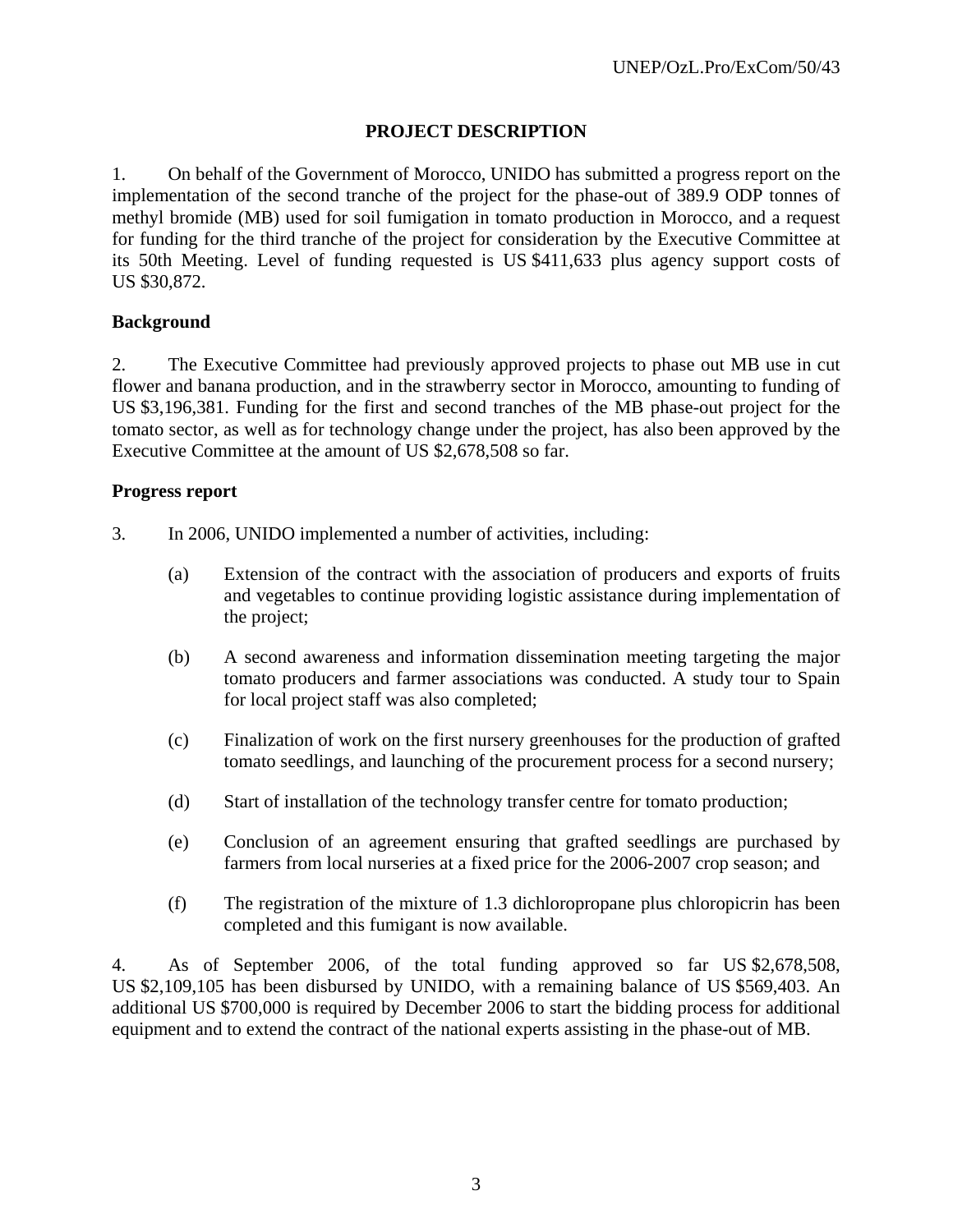# **Plan of action**

5. For 2007, phase-out of an additional 78.0 ODP tonnes of MB is proposed. The target will be achieved through the following specific activities:

- (a) Purchasing of grafted seedlings from local suppliers by the farmers (following the implementation of the 2006 work programme, and based on the new alternative technology, two seedling producers will be able to provide grafted seedlings to farmers);
- (b) Continued implementation of the training programmes and technical assistance for the application of soil solarization combined with metam sodium, soil fumigation and crop management of grafted seedlings, as well as for the application of the mixture dichloropropane plus chloropicrin, which has been recently registered;
- (c) Completing the installation of the second nursery and the technology transfer centre for tomato production;
- (d) Continuing with the monitoring of MB users and the performance of MB alternatives.

# **SECRETARIAT'S COMMENTS AND RECOMMENDATION**

# **COMMENTS**

# **Methyl bromide consumption levels**

6. The Secretariat noted that 2001-2005 levels of MB consumption in Morocco were above the maximum allowable levels established in the agreement between the Government and the Executive Committee, as shown in the table below. UNIDO pointed out that it has received information from the Ozone Unit of Morocco confirming that the total MB consumption in the country for 2006 was expected to be 389.76 ODP tonnes (i.e., 36.2 ODP tonnes below the maximum allowable level of consumption under the agreement). UNIDO also indicated that about 386 ODP tonnes of the newly registered fumigant (dichloropropane plus chloropicrin) have already been imported into the country.

| <b>Source</b> | <b>MB</b> consumption (ODP tonnes) |         |       |        |         |        |        |  |  |  |
|---------------|------------------------------------|---------|-------|--------|---------|--------|--------|--|--|--|
|               | <b>Baseline</b>                    | 2001    | 2002  | 2003   | 2004    | 2005   | 2006   |  |  |  |
| A7 data       | 697.2                              | .621.4  | 387.0 | 697.2  | 691.2   | 524.8  | 389.8* |  |  |  |
| Agreement     |                                    | 744.0   | 688.4 | 612.9  | 570.7   | 481.7  | 425.3  |  |  |  |
| Difference    |                                    | (877.4) | 301.4 | (84.3) | (120.5) | (43.1) | 36.2   |  |  |  |

(\*) Preliminary figure provided by the Ozone Unit.

7. According to the progress report submitted to the 50th Meeting, nurseries covering a total area of 10,400 m<sup>2</sup> will be fully installed in early 2007. However, an additional 45,000 m<sup>2</sup> (at an estimated cost of US \$540,000) of greenhouses has also been installed for a development and technology transfer centre. The Secretariat noted that these additional greenhouses had not been